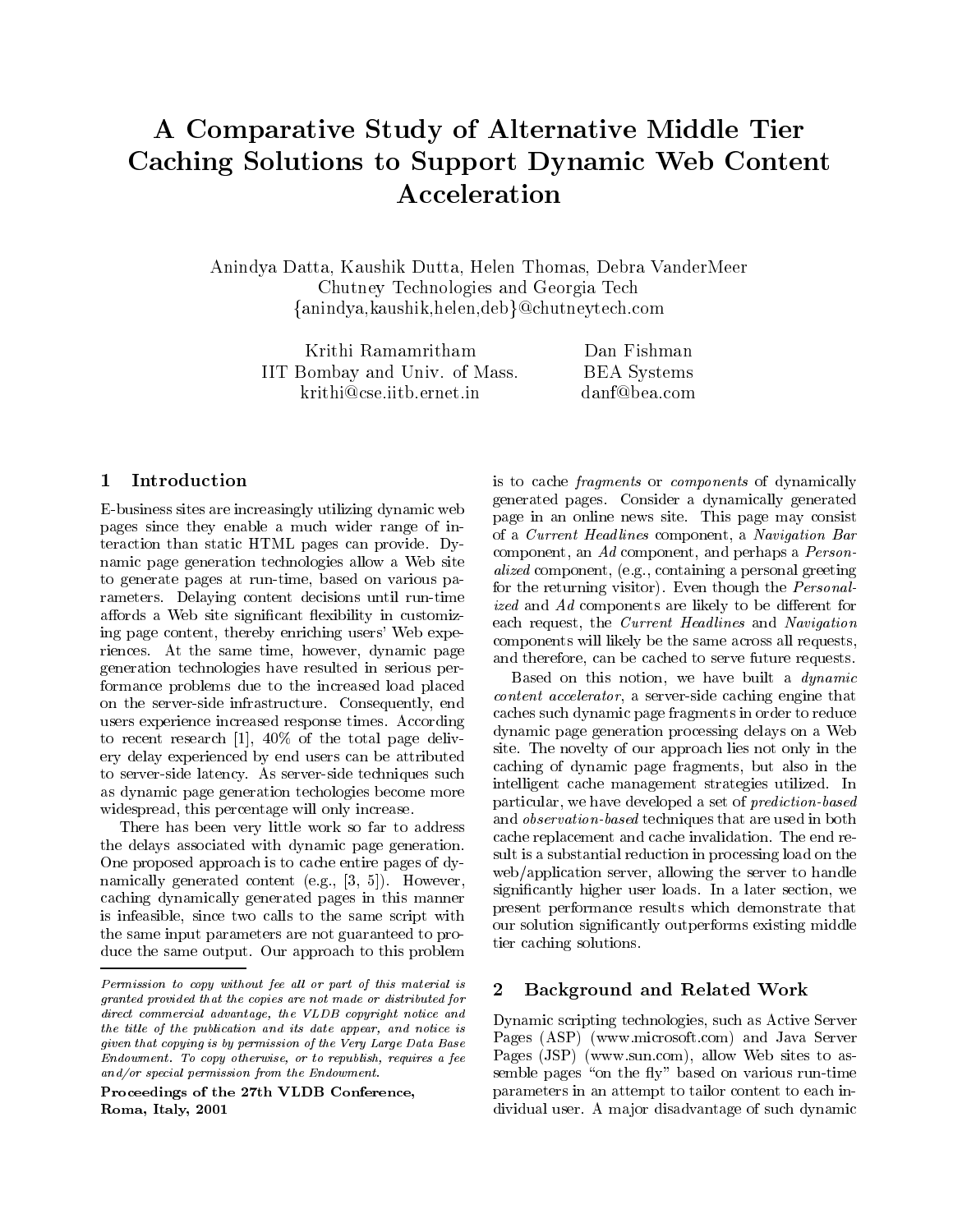scripting technologies, however, is that they reduce Web and application server scalability because of the additional load placed on the Web/application server. In addition to pure script execution overhead, the delays caused by dynamic scripting technologies include: delays due to fetching content from persistent storage (e.g., database systems), delays due to data transformations (e.g., XML to HTML transformations), and delays due to executing business logic (e.g., personalization software).

There has been very little work so far to address the problem of dynamic page generation delays. As mentioned previously, one approach is to cache entire pages of dynamically generated content (e.g., [3, 5]). Clearly, this approach has very limited applicability since two identical requests for the same script are not guaranteed to produce the same output. Another recent approach proposes a 3-tier customizable cache system which supports data materialization at various levels, such as database output, XML or HTML fragments [4]. A ma jor limitation of this approach is that it requires that the site be designed using a particular declarative web site specification language.

 $\mathbf{A}$ number of commercial dynamic  $con$ tent caching solutions are beginning to enter the market. Dynamai (www.dynamai.com),  $SpiderCache$  (www.spidercache.com), and XCache (www.xcache.com) are all solutions that cache dynamically generated pages, essentially commercializing the work described in [3], and suffering from the same limitations. Another class of commercial solutions that can be used to mitigate page generation delays are middle tier database caching solutions. These products include main memory database solutions from vendors such as TimesTen (www.timesten.com), and application server-specic solutions such as the Oracle 9-i Cache (www.oracle.com). These solutions can mitigate local database access latency by caching database tables. However, these solutions do not affect other types of delay associated with page generation, such as XML to HTML transformations. Furthermore, these solutions do not remove the need to establish a database connection, perhaps the scarcest resource on high-traffic, data-intensive Web sites.

#### 3Our Solution

Our Dynamic Content Acceleration (DCA) solution utilizes a fragment-level caching approach which focuses on re-using HTML fragments of dynamic pages. A dynamic script typically consists of a number of code blocks, where each code block performs some work that is required to generate the page and produces an HTML fragment as output. A write to out statement, which follows each code block, places the resulting HTML fragment in a buffer. When a dynamic script runs, each code block is executed and the resulting HTML fragment placed in the buffer. Once all code blocks have executed, the entire HTML page is sent as a stream to the user. A high-level depiction of the dynamic scripting process for our earlier news page example is shown in Figure 1A.

As indicated by the dotted lines in the figure, each code block corresponds to a component. If we know that the *Current Headlines* and *Navigation* components are reusable, we may choose to cache these components. This is accomplished by marking or tagging the corresponding code blocks within the script. When the script is executed, the tags instruct the application server to first check the cache before executing the code block. If the requested fragment is found in cache, then the code block logic is bypassed. If the requested fragment is not found in cache, then the code block is executed and the requested fragment is generated and subsequently placed in the cache.

A critical aspect of any caching solution is cache management. As the cache becomes full, the effectiveness of the cache replacement policy dictates the hit rates of the cache, and thus its performance. Our cache replacement algorithm, which we refer to as Least Likely to be Used (LLU), is based on a predictive technique. When choosing a replacement \victim", it takes into account not only how recently a cached item has been referenced, but also whether any user is likely to need the item in the near future. Also, as the underlying source data changes, some mechanism is required to keep the cached components fresh. Our solution supports several existing invalidation techniques (e.g., time-based and event-based invalidation) which have been adapted to work in the context of our componentlevel cache. We have also developed additional invalidation techniques, such as observation-based invalidation, which observes changes to data without contacting the data source.

A simplified depiction (without routers, firewalls, etc.) of an end-to-end web site architecture is shown in Figure 1B. As the figure shows, the DCA sits adjacent to the server rack, along with other resources, such as site content databases.

### 4Performance Results

In this section, we present the results of a set of tests in which we demonstrate the performance of our caching solution. The metrics recorded in our tests are average page generation time and average response time. The average page generation time measures the page generation latency and is the average time required to construct a complete HTML page. Response time is an important metric from the user's perspective, and is the end-to-end delay in delivering an HTML page, including the time required to fetch rich content.

The test site used for these experiments is a catalogbased e-commerce site (a variant of Bluestone Soft ware's Sonic site). The pages in the site are gen-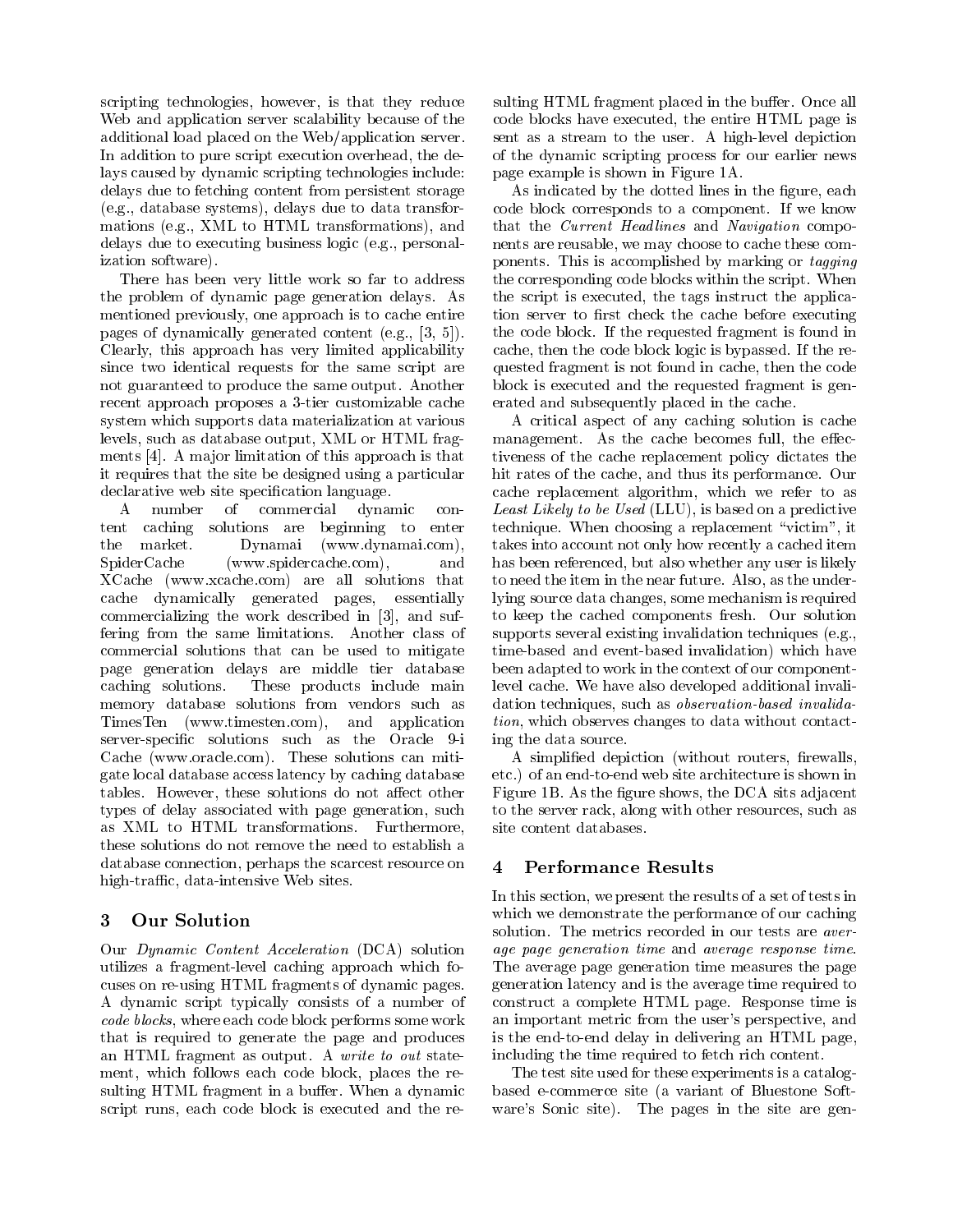

Figure 1: Dynamic Scripting Process and Architecture

erated using JSP scripts, which retrieve the product catalog data from a database. The site content database is based on the Dublin Core Metadata Open Standard (http://purl.org/dc), and contains approximately 200,000 products and 44,000 categories. Each page in the site consists of three components, where each component invokes a call to the database.

For the comparison, the two products we have selected are (1) a main memory database solution, TimesTen, and (2) an application server caching solution, BEA's WebLogic Server JSP Cache tags (WLS Cache). In these experiments, the TimesTen cache is large enough to hold the entire database so that no disk accesses will be required. For both the WLS Cache and DCA solutions, two page components are marked as cacheable.

A clustered web/application server architecture is The web/application server cluster consists used. of two server-class Intel-based machines, each having 1 GB RAM and dual Pentium III 933 Mhz processors, running WebLogic 6.0 on a Windows 2000 Advanced Server platform. The content database resides on a similar machine running Oracle 8.1.6. All other machines are Pentium III-600 machines having 512 MB RAM running Windows 2000 Advanced Server.

User load is varied by sending requests from client machines using RadView's WebLoad (www.radview.com). To model the locality that is often present in site navigation patterns, user navigation is simulated according to a Zipf 80-20 distribution (i.e., 80% of the users follow 20% of the navigation links). The DCA cache size, the percentage of fragments or components that fit in cache, is  $0.75$ (i.e., 75% of the total number of fragments may reside in the cache). Finally, the cache replacement policy used is LLU.

The baseline results are shown in Figure 2a. This figure shows page generation times (in milliseconds) as load is varied from 1 to 1000 users for each of the solutions under consideration, as well as the No Cache case (the uppermost curve). Each of the four curves exhibits an increasing trend as load increases. However, the rate of increase differs among the curves, which we now discuss in more detail.

As expected, the DCA case outperforms the No Cache case by a signicant margin, ranging from about an 8 times improvement for low loads (e.g., 100 users) to about a 19 times improvement for higher loads (e.g., 1000 users).

The TimesTen case does provide some improvement in page generation times over the No Cache case. For the most part, the TimesTen solution reduces page generation times by about half. This reduction is due to the fact that no disk access is required (recall that the entire database is cached in this case). How ever, the TimesTen solution does not perform nearly as well as the DCA solution. At low loads (e.g., 100 users), the DCA case outperforms the TimesTen case by about a factor of 4, while for higher loads (e.g., 1000 users), DCA outperforms TimesTen by about 11 times. This phenomenon can be explained by the fact that TimesTen does not address many of the delays associated with dynamic page generation.

The WLS Cache solution also provides improvement in page generation times and outperforms the TimesTen solution. The WLS Cache solution is especially interesting because, like the DCA solution, it also takes the approach of caching HTML fragments. However, the DCA case outperforms the WLS Cache case. The difference in performance occurs mostly at medium to higher loads. For instance, at a load of 500 users, the DCA solution is about 3 times faster than WLS Cache, and at a load of 1000 users, DCA is nearly 7 times faster than WLS Cache. The difference in performance is primarily due to architectural differences. For instance, one major difference is that the WLS Cache runs in the same process space as the WebLogic application server. Thus, the caching operations compete with the numerous other application server tasks for both CPU and memory resources. In addition, since this is a clustered environment, WLS Cache utilizes multiple caches. This results in redundancy of information across the caches, causing poor memory utilization. The DCA solution, on the other hand, does not suffer from these problems since it runs as a single logical cache instance, separate from the application server.

We now examine the impact of varying the cache re-